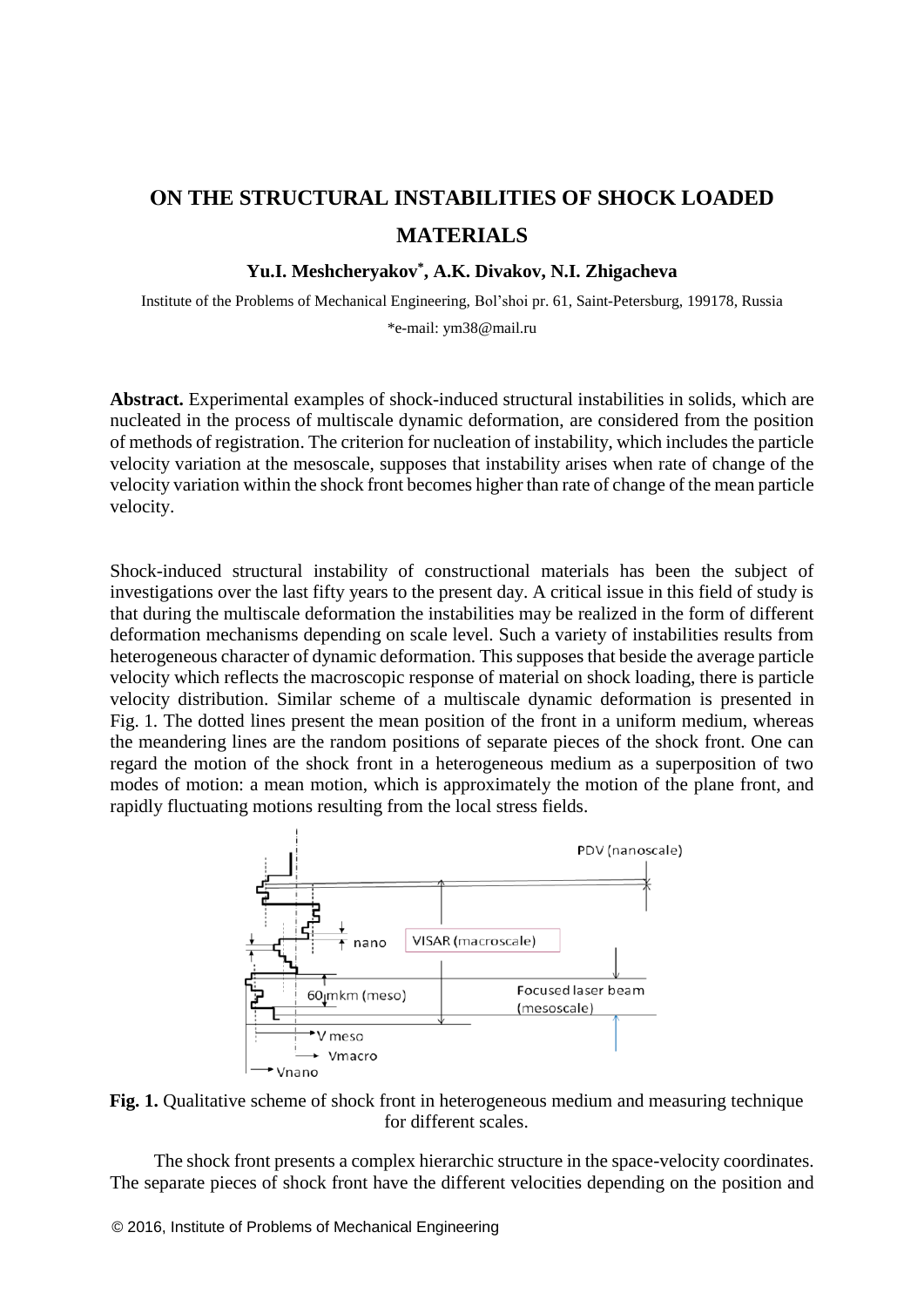scale level. In this connection, experimental techniques for registering the response of material on shock loading are also organized in accordance with hierarchic scheme. To date, registration of mobility of structural elements at the highest scale level becomes possible by using the PDV (Photonic Doppler Velocity) interference technique, which provides the precise registration of instability sources at the nanoscale. These instabilities looks as microjets and can be considered as initial stage of the so-called Richtmayer-Meshkov instability [1]. One of example of shockinduced local instability corresponding to nanoscale fixed in our experiments is presented in Fig. 2. Inside the VT-14 titanium alloy target, after shock loading with the impact velocity of 565 m/s, a lot of snake-like structures have been found near the spall zone of target. These structures result from transition of the material into structure-unstable state within the local regions of target. They have been "frozen" due to instant removing the surround material in spall zone.







**Fig. 2.** "Frozen" structural instabilities in VT-14 titanium alloy target (a), turbulent structures at the free surface of target (*b*) and inside the grains in M3 and M2 copper (*c*).

The mesoscale instabilities have been fixed in shock-deformed copper in [3] and [4]. Using the high-velocity camera, the authors of [4] fixed the round 3D-structures at the free surface of target. The structures are indicated to be nucleated during the direct passage of shock front through the target. In [3] the analogous 3D-structures have been fixed inside the properly oriented grains in M3 and M2 copper, see Fig. 2(*c*).

In the case of dynamic strain, the real physical carriers of deformation at the mesoscale (point defects, dislocations, twins, planar defects) contributing to shock deformation cannot be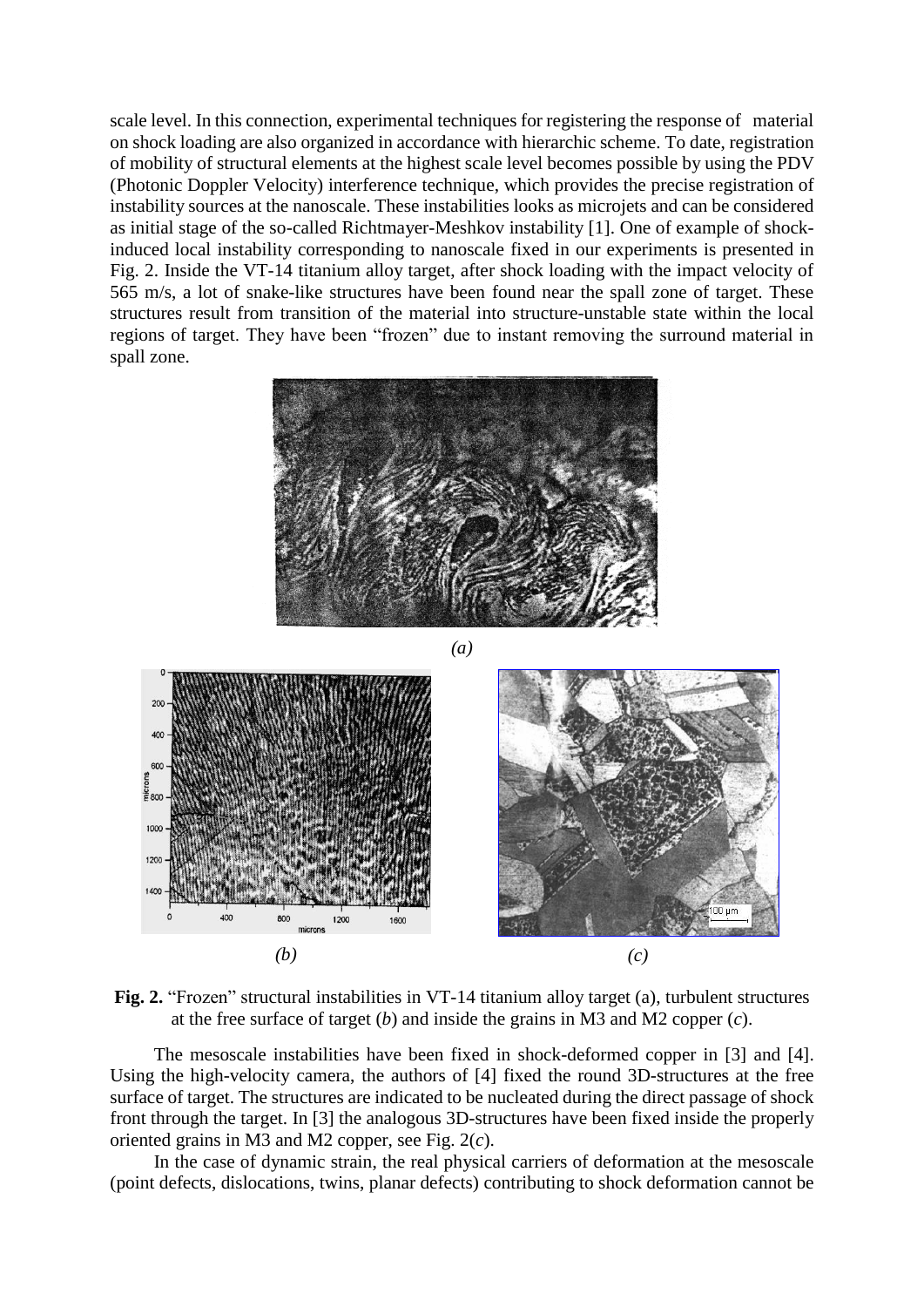identified. The only characteristic of structure which can be estimated by using interference techniques is the spatial scale of the correlated motion of elementary carriers of deformation (ECD). The regions of correlated motion of ECD play the role of mesoparticles. The scale of such a kind of mesoparticle *d* is estimated to lie within the interval  $\lambda_0 \ll d \ll L$ , where  $\lambda_0$  is the wavelength of laser radiation and *L* is the diameter of the laser beam. For  $\lambda_0 \approx 0.6$  µm and laser spot dimension of  $\approx 60 \text{ µm}$ , the mean size of the mesoparticles equals approximately 6  $\mu$ m.

The correlated motion of ECD at the mesoscale appears as particle velocity pulsations. This motion is certainly a stochastic process that must generally be described using the language of the particle velocity distribution function (PVDF) and/or its statistical moments. Zero statistical moment is a density, the first moment is a mathematical expectation or mean particle velocity, and the second moment is a particle velocity dispersion:

$$
\rho(r,t) = \int_{-\infty}^{\infty} f(x, v, t) dv,
$$
\n(1)

$$
u(x,t) = \frac{1}{\rho} \int_{-\infty}^{\infty} v f(x, v, t) dv,
$$
\n(2)

$$
D^{2} = \int_{-\infty}^{\infty} (v - u)^{2} f(x, v, t) dv,
$$
\n(3)

The mobility of elementary carriers of deformation at the mesoscale and transition into structure-unstable state can be performed by using the Sandia velocity interferometer the laser beam of which is focused up to 50-60  $\mu$ m [2, 3]. The spot of laser beam at the free surface of target just corresponds to one element of mesoscale (see Fig. 1). One mesoscale element, in turn, contains approximately hundred elements of nanoscale. The interference technique developed in [2] allow to record not only the free surface velocity profile – response of individual mesoscale element- but also the particle velocity variance for the nanoscale elements. In this case, the particle velocity variance is a quantitative characteristic of velocity distribution of nanoelements inside the one mesoselement. In accordance with the criterion obtained in [3], the structural instability at the mesoscale occurs when rate of change of the velocity variance is higher than the rate of change of the mean particle velocity for the separate structural element at the mesoscale:

$$
\left(\frac{D\,\dot{D}}{u\,\dot{u}}\right) \geq 1\,. \tag{4}
$$

In Figure 3 the mean velocity and velocity variance profiles are presented for two 5 mm steel targets shocked under approximately identical impact velocities of 320 m/s and 310 m/s. The targets have different initial structural state because of different histories of thermo-

mechanical treatment. It follows from the experimental profiles that  $\left(\frac{D}{m}\right) = 0, 71$  $\left(\frac{D \dot{D}}{u \dot{u}}\right)$  =  $\left(u\ u\right)$ and

 $\left(\frac{D}{2}\right)^{2}$  = 2,18  $\left(\frac{D\dot{D}}{u\dot{u}}\right)$  =  $\left(u\,\,u\,\right)$ for the first and second shocks, respectively. The transition into structure

unstable state at the mesoscale occurs only for the first shock where the velocity defect at the plateau of compressive pulse achieves 150 m/s.

## **Conclusions**

1. Macroscopic structural transition reveals in appearance of the velocity defect at the plateau of compressive pulse.